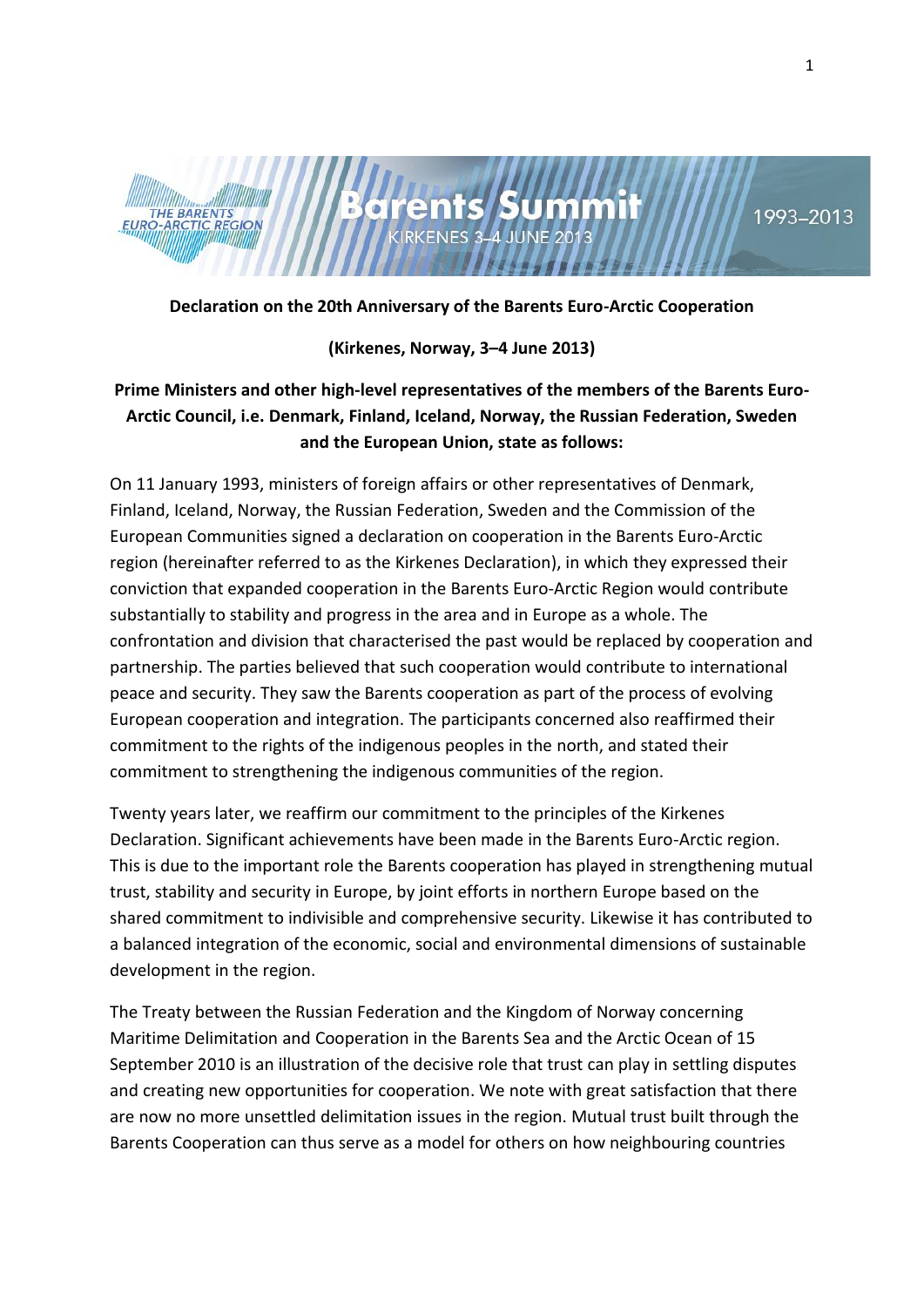can resolve differences peacefully through dialogue and negotiations, and thus help release the huge potential of the regional and European integration.

When the Kirkenes Declaration was signed in 1993, the Barents region was on the periphery of Europe. Today, the Barents region is anything but peripheral. It is developing so fast, not least in economic terms, that the demand for cooperation is greater today than ever.

In 2003, again in Kirkenes, the heads of the six governments and a representative of the European Commission declared the Barents cooperation to be a unique undertaking that confirms the value of close interaction between intergovernmental cooperation, cooperation among county administrations and direct people-to-people cooperation. They undertook to develop our societies in full respect of internationally recognized principles for ensuring sustainable development.

The achievements of these 20 years of cooperation are primarily the result of local and regional initiatives and activities by various communities and institutions, businesses and civil society. Through their active involvement at all levels and in all areas, it is the peoples of the region who have made the most significant contributions. Cooperation at the regional level has been, and will continue to be, a key element of the Barents cooperation. We appreciate the important role that the Barents Regional Council has played, both within the region and increasingly also in contacts with the rest of Europe. The Barents cooperation has also become an important arena for popularly elected representatives at national and regional level.

Today, 20 years after the signing of the Kirkenes Declaration, the Barents region is undergoing major economic, environmental and social changes. The increase in the global demand for natural resources and the consequences of global warming have given rise to both challenges and opportunities that need to be addressed through regional cooperation. The challenge is to reap the full benefit of the positive changes while minimising the negative impact on human well-being, traditional lifestyles and the environment.

# **ECONOMY**

We strongly support the continued development of cooperation in all relevant areas, with the well-being of people of the region as the overriding goal. The Barents region has the potential to become an innovative region that could be an example for other regions in Europe. The Barents cooperation can serve as a model for European border dialogues and for sustainable development.

We believe that it is particularly important that the region's natural resources are managed in a sustainable manner in order to secure long-term prosperity, and that use is made of the best available technology and know-how. The regional resource potential includes not only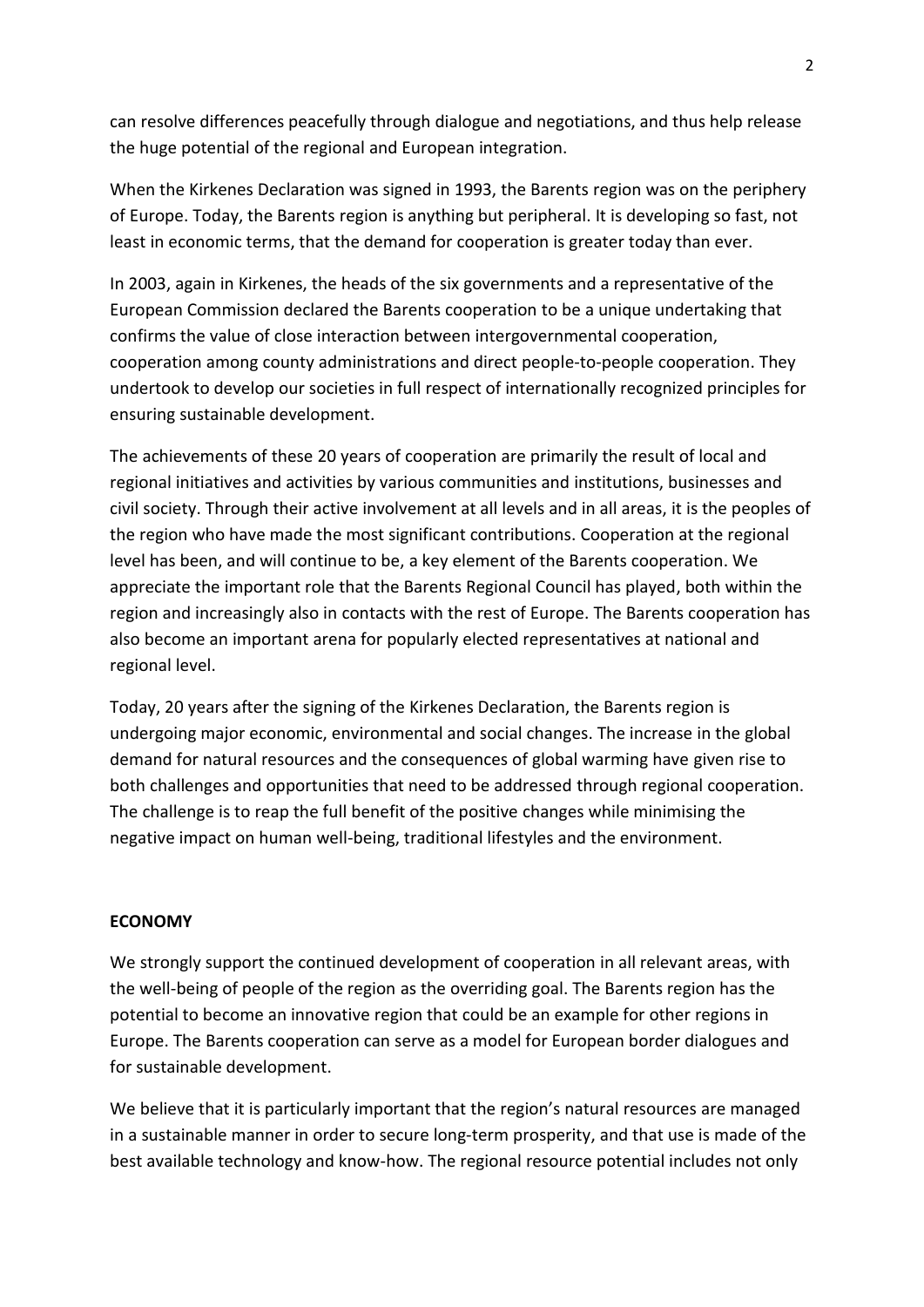gas and oil but also other mineral resources, fish and other seafood, knowledge and experience, and skilled personnel, all of which should be used to the benefit of the region.

We recognise that indigenous peoples have the right to determine and develop priorities and strategies for their own development. We acknowledge our obligation to ensure full respect for and implementation of the rights of indigenous peoples to continuously pursue their traditional livelihoods, including hunting, fishing and herding, in accordance with their own traditions and customs, within the framework of sustainable management and harvesting and international obligations. Indigenous peoples have the right to participate in decision-making in matters that would affect their rights.

As members of the World Trade Organization, we should promote and facilitate more business cooperation and trade. We will work to eliminate barriers that have been unnecessary obstacles to trade and cooperation.

We note that economic and social development in the Barents region requires better transport connections. A key factor both for business purposes and for passenger traffic is the further development of east–west transport networks, including regional air services. We are therefore encouraged by the work to draw up a Joint Barents Transport Plan, covering all transport modes and focusing on transport corridors between Russia, Finland, Sweden and Norway.

It is important to increase cooperation on the development of ports and marine terminals. The demand for service facilities, emergency preparedness etc. along new sailing routes, in particular the Northern Sea Route, will provide important business opportunities in all the Barents Euro-Arctic states. The development of offshore oil and gas activities will create additional business opportunities. These activities should follow the highest environmental standards and promote sustainable development of the region.

#### **FINANCE**

We stress the importance of regional development and cross-border cooperation programmes that are funded jointly by the EU, Russia, Finland, Norway and Sweden in connection with the implementation of projects in the Barents region. We express support for the continuation of such programmes and their further alignment with Barents cooperation. Equal access for all Barents regions to the opportunities offered by these programmes would benefit the Barents cooperation as a whole.

We welcome the proposal by the Russian Federation to investigate the possibility of establishing a financial mechanism in the Barents region to support project activities and to facilitate making full use of the region's investment potential. We encourage the Barents Euro-Arctic Council to take appropriate action in this regard.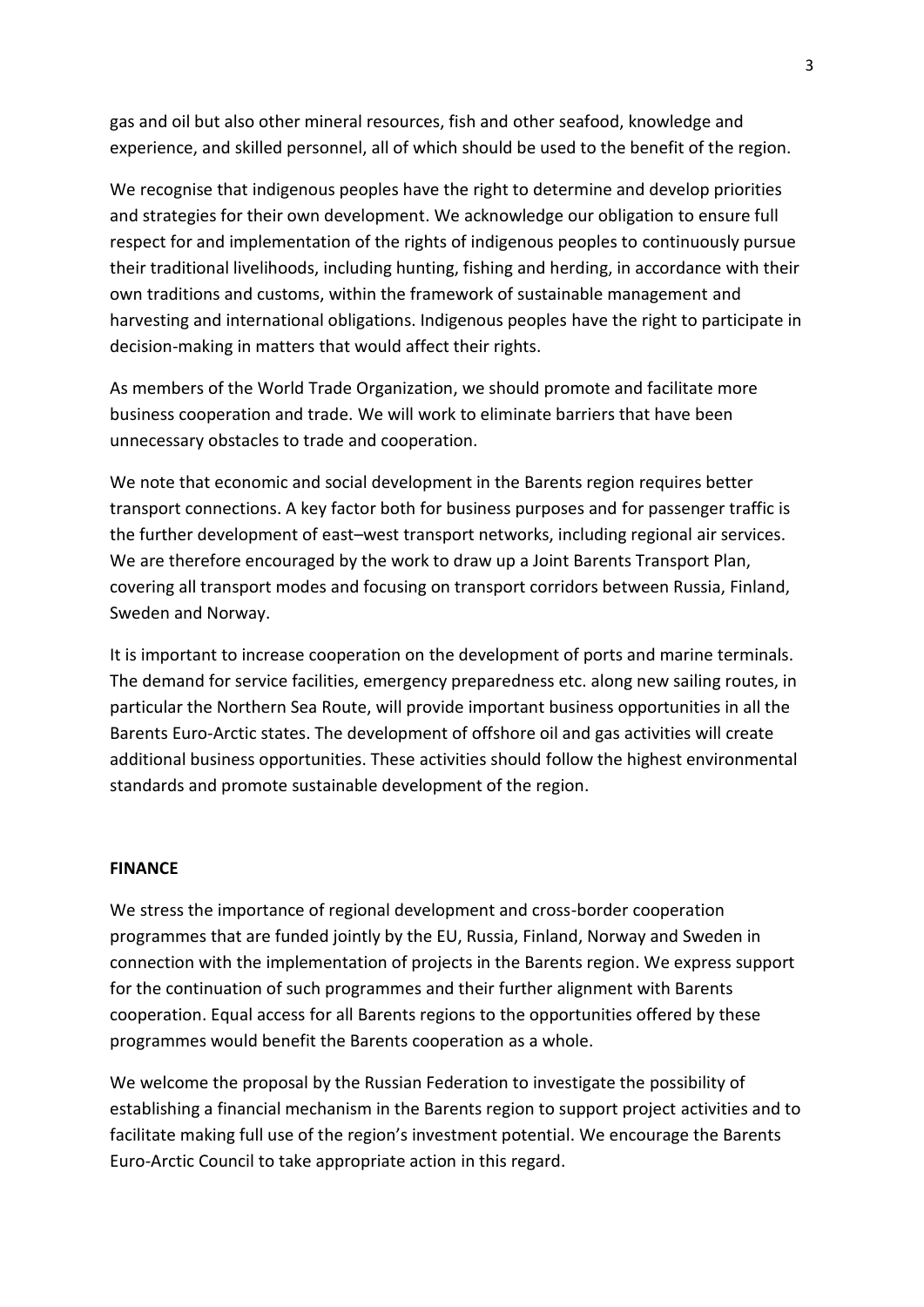## **PEOPLE-TO-PEOPLE CONTACTS**

The sharp increase in the number of border crossings is perhaps the best illustration of the positive developments in the Barents region. We will, as far as possible, continue to make border crossing regimes more efficient, while pursuing the common goal of visa-free, shortterm travel for our citizens. Enhancing labour mobility in the Barents region should also be a long-term goal. We will encourage a study of additional feasible steps to ease and promote border crossing.

Tourism and people-to-people contacts across borders have increased significantly during the past 20 years. There is considerable potential for further growth in tourism, which would have a positive impact on local employment and development.

It is important to bring young people from various parts of the region together, with a view to fostering positive involvement and interaction in both national and international arenas. The Barents Regional Youth Council and the Barents Youth Cooperation Office have important roles in this context. People-to-people contacts continue to be a key to positive development in the region.

Civil society cooperation has an important role to play in the promotion of sustainable development and people-to-people contacts. We encourage enhanced cross-border connections and cooperation between non-governmental organisations including youth organisations and mass media in the Barents region**.**

We are committed to ensuring that the rights of indigenous peoples are fully respected in all aspects of the cooperation in the Barents Euro-Arctic Region. We also welcome the increased cross-border contacts and cooperation between indigenous peoples.

#### **KNOWLEDGE**

Since 1993 we have seen increasingly successful cooperation between educational and research institutions in the Barents region. We express our strong support for a further strengthening of cooperation in the fields of education, research and innovation. People, and in particular young people, are the most important driving force in the Barents Euro-Arctic Region. We are convinced that equal opportunities in education and work, as well as gender equality, are key to economic activity, growth and prosperity.

To enhance prospects for future well-being and prosperity in the Barents region, it is crucial that communities succeed in developing knowledge and skills by promoting entrepreneurship and innovation, in particular among young people and indigenous peoples.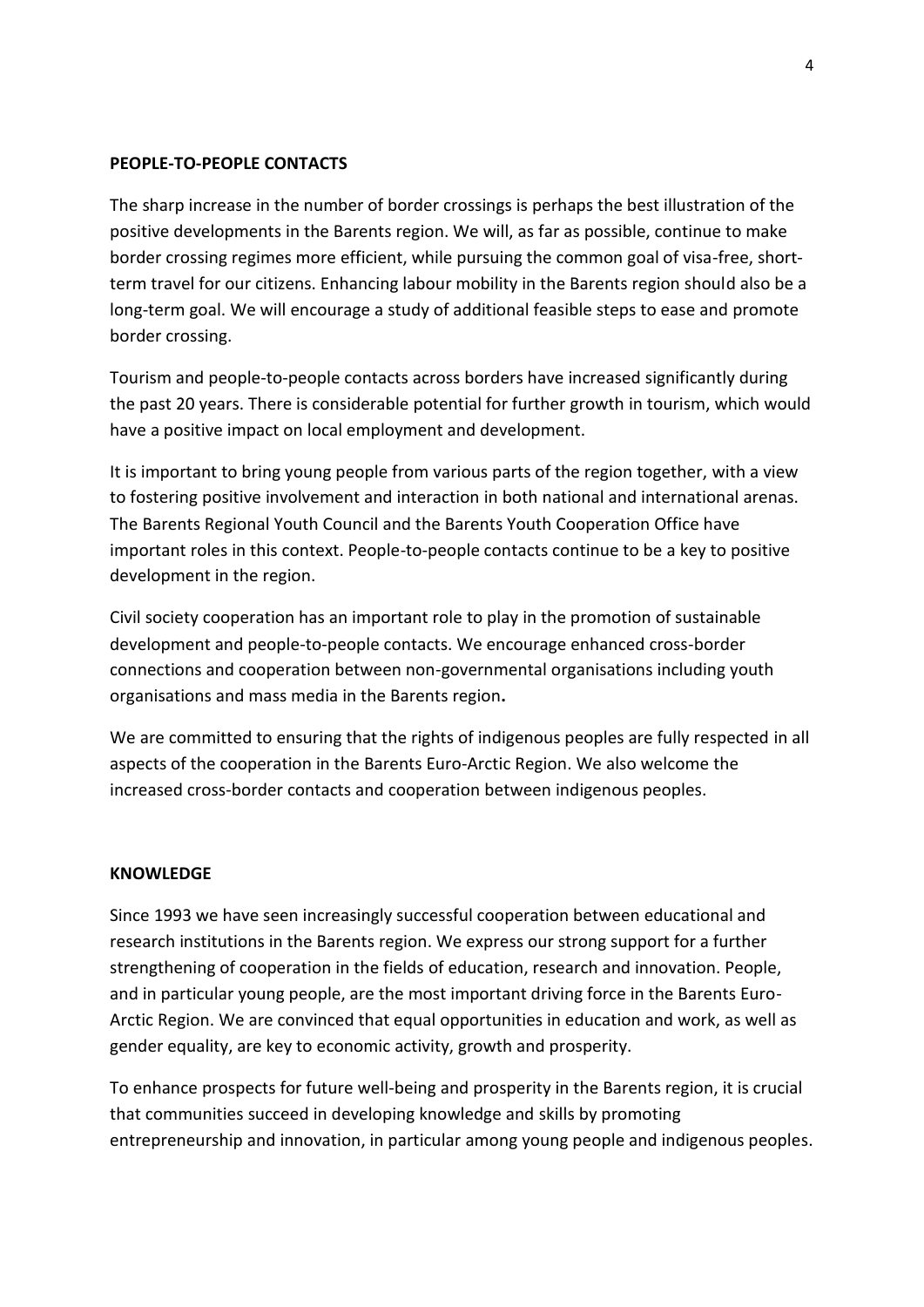We support the establishment of a rotating Barents Summer School, as well as joint education programmes, language training, and exchange programmes.

#### **ENVIRONMENT**

We share a deep concern about global climate change. The impact of global warming is already visible in the Barents region, which is particularly sensitive to changes in the climate. We will therefore contribute to the efforts to meet the long-term goal of limiting the increase in global average temperature to below two degrees Celsius above pre-industrial levels.

The Barents region is not a major source of greenhouse gas emissions, but more can be done to reduce local emissions, for instance through greater attention to black carbon, energy efficiency and enhanced utilisation of renewable energy sources.

Adaptation to the impacts of climate change in the Barents region is a major challenge that requires cooperation at national, regional and local levels. We encourage systematic exchange of experience and the development of adaptation strategies, and in this context look forward to the proposals of the BEAC Climate Change Action Plan. It is crucial to gain better understanding of climate change, how it will affect regions, local communities and indigenous peoples, and what must be done to address it. Institutions of higher education and research in the region should play a key role in the production and dissemination of this knowledge.

The environment in the Barents region is fragile. We stress the need for serious environmental considerations and the use of best available technology and best practices in the planning of all economic activities and urban development. Due regard should be paid to corporate social responsibility and to sustainable production and consumption. We recognise that traditional knowledge of indigenous peoples can contribute to the sustainable development of resources, and that such knowledge also plays a vital role in ensuring sustainable development in the region.

We support continued efforts to identify the most acute environmental problems and to implement abatement measures in so-called "environmental hot spots".

#### **CULTURE AND HEALTH**

Culture has been essential in the development of the Barents cooperation and has played an important part in bringing people together. Such activities promote cultural diversity, and multicultural dialogue and interaction, as well as regional, social and economic development.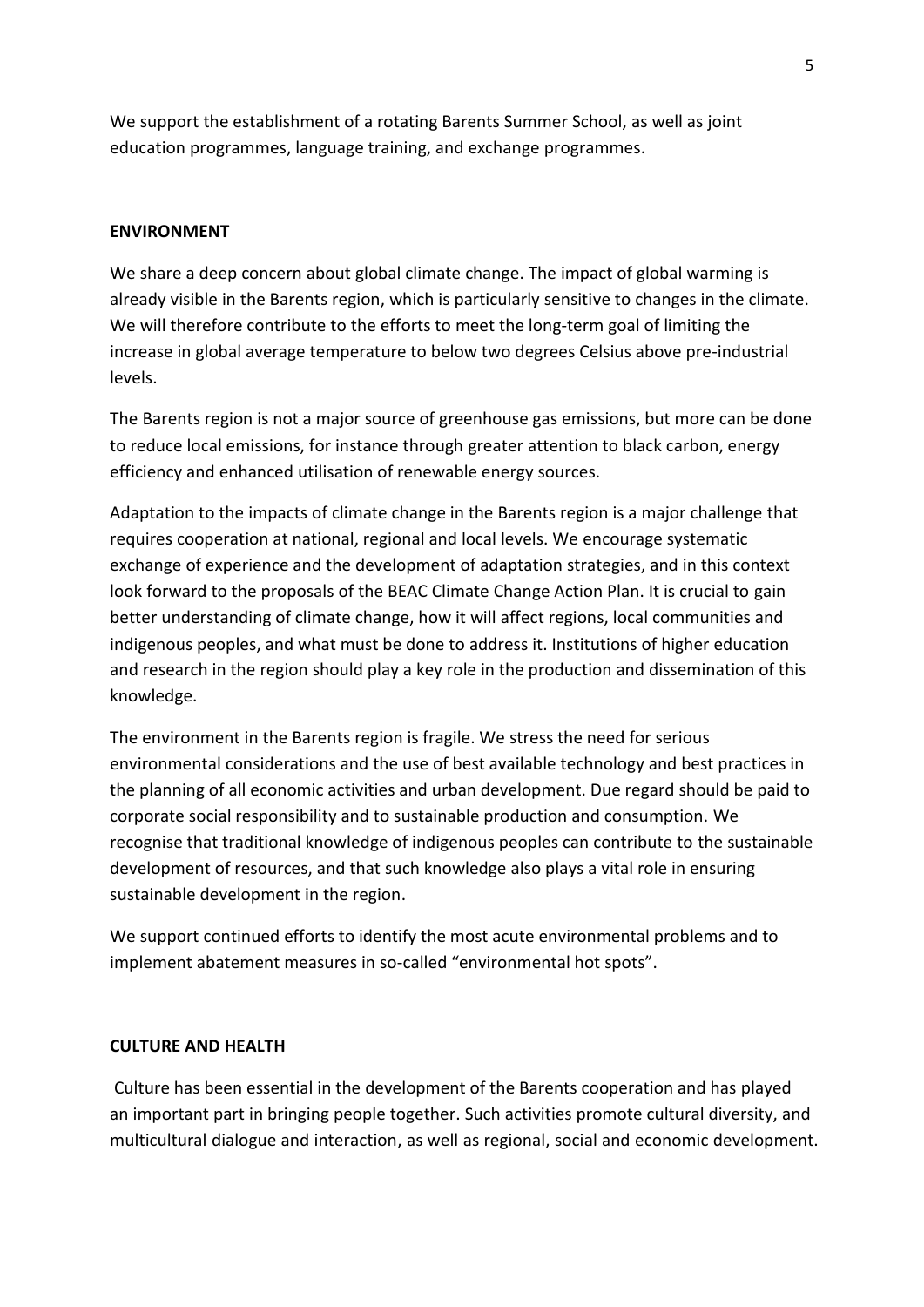With the continuous increases in contacts across borders and more integrated labour markets, cooperation and coordination between health institutions and authorities need to be further strengthened*.* Special attention should be given to emergency preparedness, prevention and control of communicable and non-communicable diseases and securing social well-being for vulnerable groups and the general population.

## **CHALLENGES**

Urgent issues on the European agenda, such as strengthening tolerance and combating radicalism, xenophobia and violent extremism, relate to discrimination, social exclusion and negative stereotyping of minorities. In order to solve these problems, we need to use wideranging efforts in such areas as legislation, education, social dialogue and awareness-raising. Although responsibility for combating hate crime and intolerance primarily lies with the state authorities, civil society can play a crucial role in this endeavour.

We continue to support cooperation on prevention and response to emergencies, and protection of the population and ecology in the Arctic and Barents region. We underline the importance of the agreement between the governments in the Barents Euro-Arctic region on cooperation in the fields of emergency prevention, preparedness and response, and the importance of international Barents Rescue exercises.

We support initiatives to improve nuclear emergency response measures in order to protect the population, the environment and other important public interests against radioactive pollution.

## **KEY ACTORS**

The indigenous peoples, with their invaluable traditional knowledge, must continue to play an active role in the development of the region. We support a further strengthening of indigenous peoples' representation in the Barents cooperation.

We support efforts to achieve synergies and to strengthen coherence in common areas of activity with other regional councils in the north, including the Arctic Council, the Council of the Baltic Sea States, and the Nordic Council of Ministers. We are determined to intensify cooperation with the Northern Dimension and its partnerships.

We invite the Barents Euro-Arctic Council and the Barents Regional Council, and also the Barents Parliamentary Conference and the Barents Indigenous Peoples Congress, to follow up on the above mentioned visions and priorities.